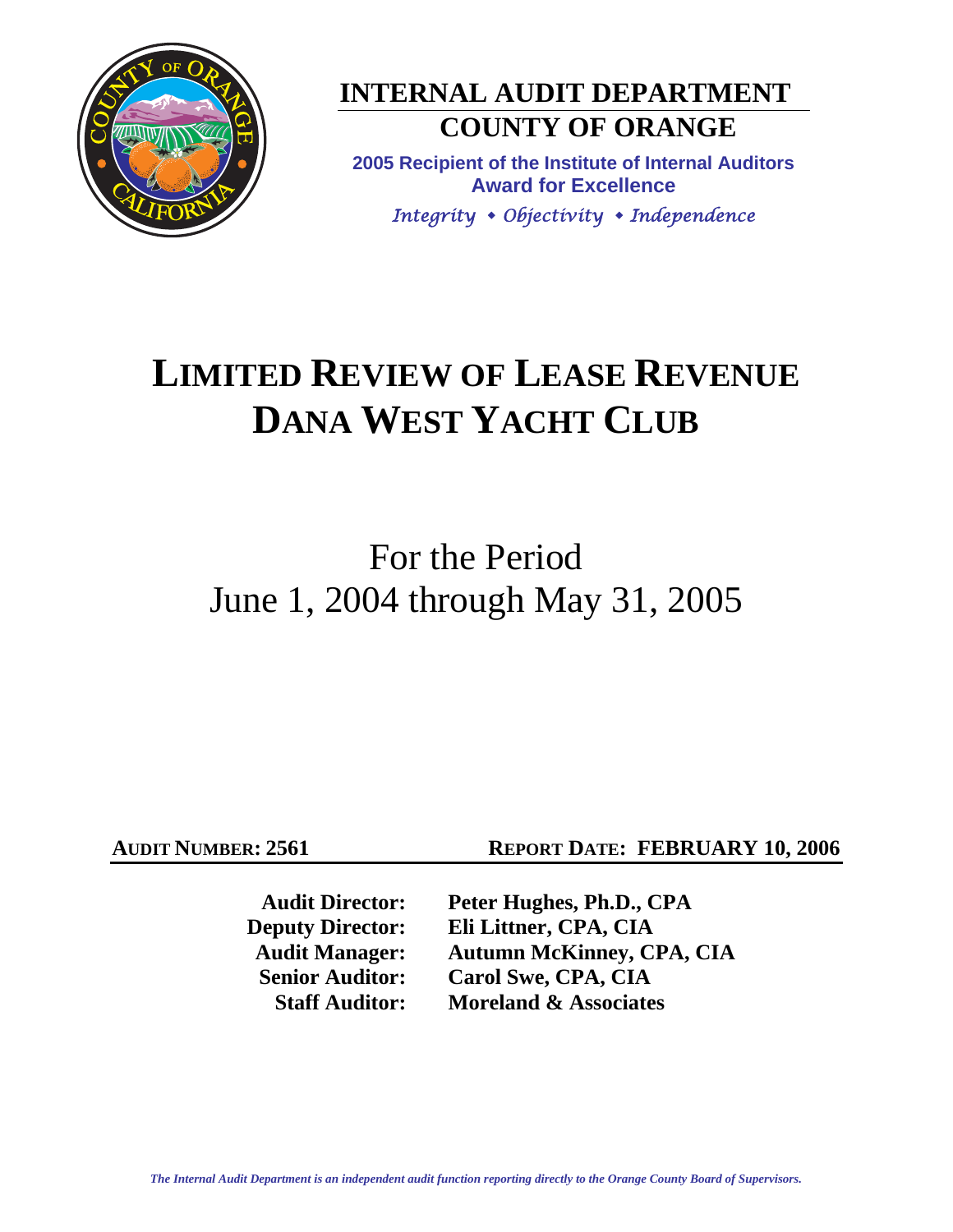# **LIMITED REVIEW OF LEASE REVENUE DANA WEST YACHT CLUB**

# **For the Period** June 1, 2004 through May 31, 2005

# **TABLE OF CONTENTS**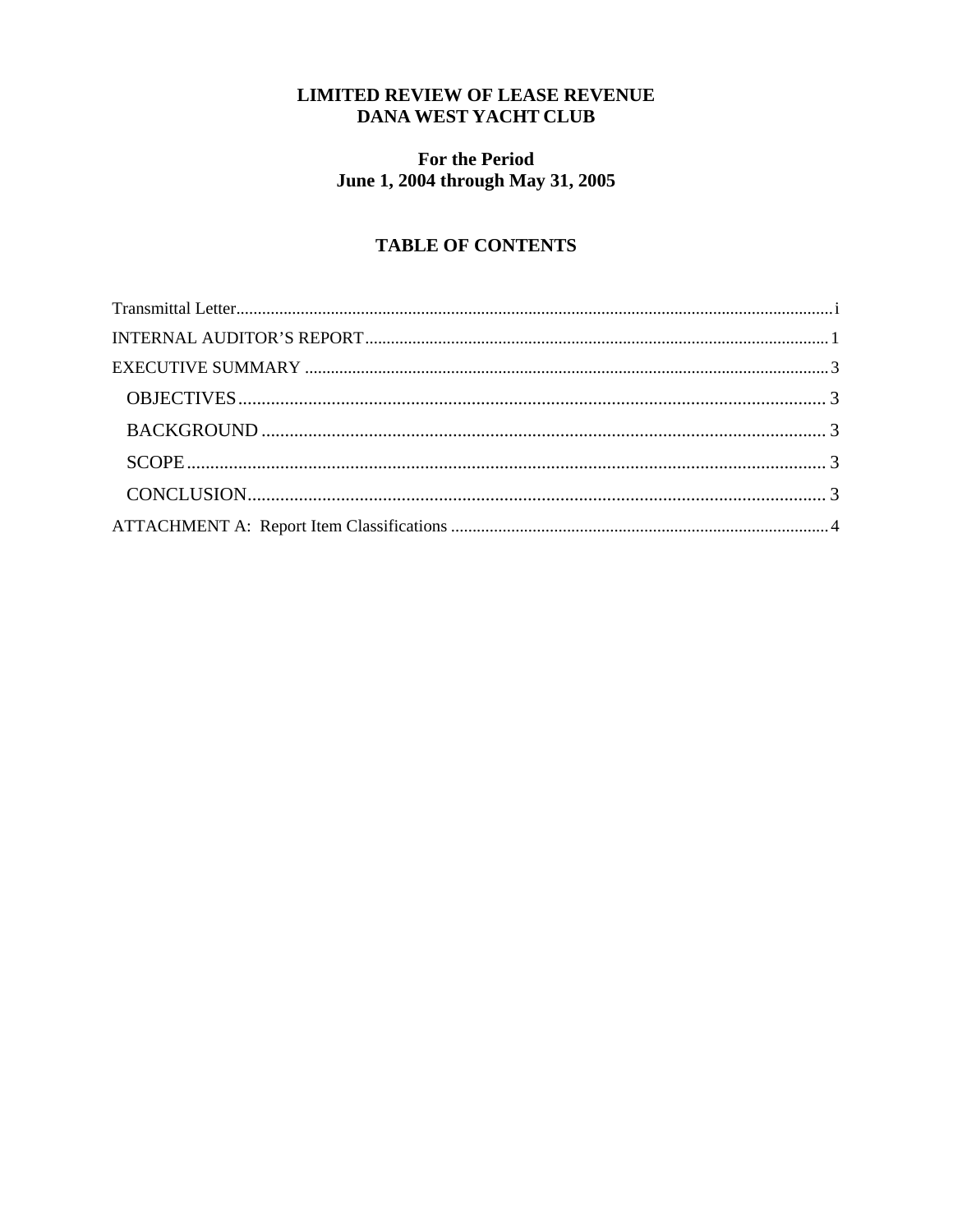# COUNTY OF ORANGE **INTERNAL AUDIT DEPARTMENT** Office of the Director

# <span id="page-2-0"></span>**2005 Recipient of the Institute of Internal Auditors Award for Excellence**

# *Integrity Objectivity Independence*

 **ELI LITTNER MICHAEL GOODWIN ALAN MARCUM AUTUMN MCKINNEY CPA, CIA, CFE, CFS CISA CPA, CIA MBA, CPA, CIA, CFE CPA, CIA, CGFM**  $\overline{D}$ **EPUTY DIRECTOR** 

# **DR. PETER HUGHES** Ph.D., MBA, CPA, CIA, CFE, CITP

MAILING ADDRESS: 400 CIVIC CENTER DRIVE WEST BUILDING 12, ROOM 232

SANTA ANA, CALIFORNIA 92701 TELEPHONE: (714) 834-5475 FAX: (714) 834-2880 EMAIL: peter.hughes@ocgov.com WEBSITE: www.ocgov.com/audit/

# **Transmittal Letter**

Audit No. 2561

February 10, 2006

- TO: George Caravalho, Director Dana Point Harbor Department (DPHD)
- Suskes FROM: Peter Hughes, Ph.D., CPA, Divector Internal Audit Department
- SUBJECT: Limited Review of Lease Revenue for Dana West Yacht Club, Sublease of T.B.W. Company, dba Dana West Marina Parcel HA78H-24-20, 22

We have completed our limited review of Dana West Yacht Club, a sublease of the lease agreement with T.B.W. Company, dba Dana West Marina, for the period June 1, 2004 through May 31, 2005. The final report is attached along with your responses to our recommendations.

As the Director of Internal Audit Department, I now submit a monthly audit status report to the Board of Supervisors (BOS) where I detail any material and significant audit findings released in reports during the prior month, the implementation status of audit recommendations as disclosed by our Follow-Up Audits, any pressing audit or resource issues; as well as, respond to inquiries from the BOS. Therefore, the results of this audit will be included in a future status report to the BOS.

Please feel free to call me should you wish to discuss any aspect of our audit report or recommendations.

Additionally, we will be forwarding to the Dana Point Harbor Department a Customer Survey of Audit Services for completion. The Dana Point Harbor Department will receive the survey shortly after the distribution of this report.

Attachment

Other recipients of this report: Members, Board of Supervisors Members, Audit Oversight Committee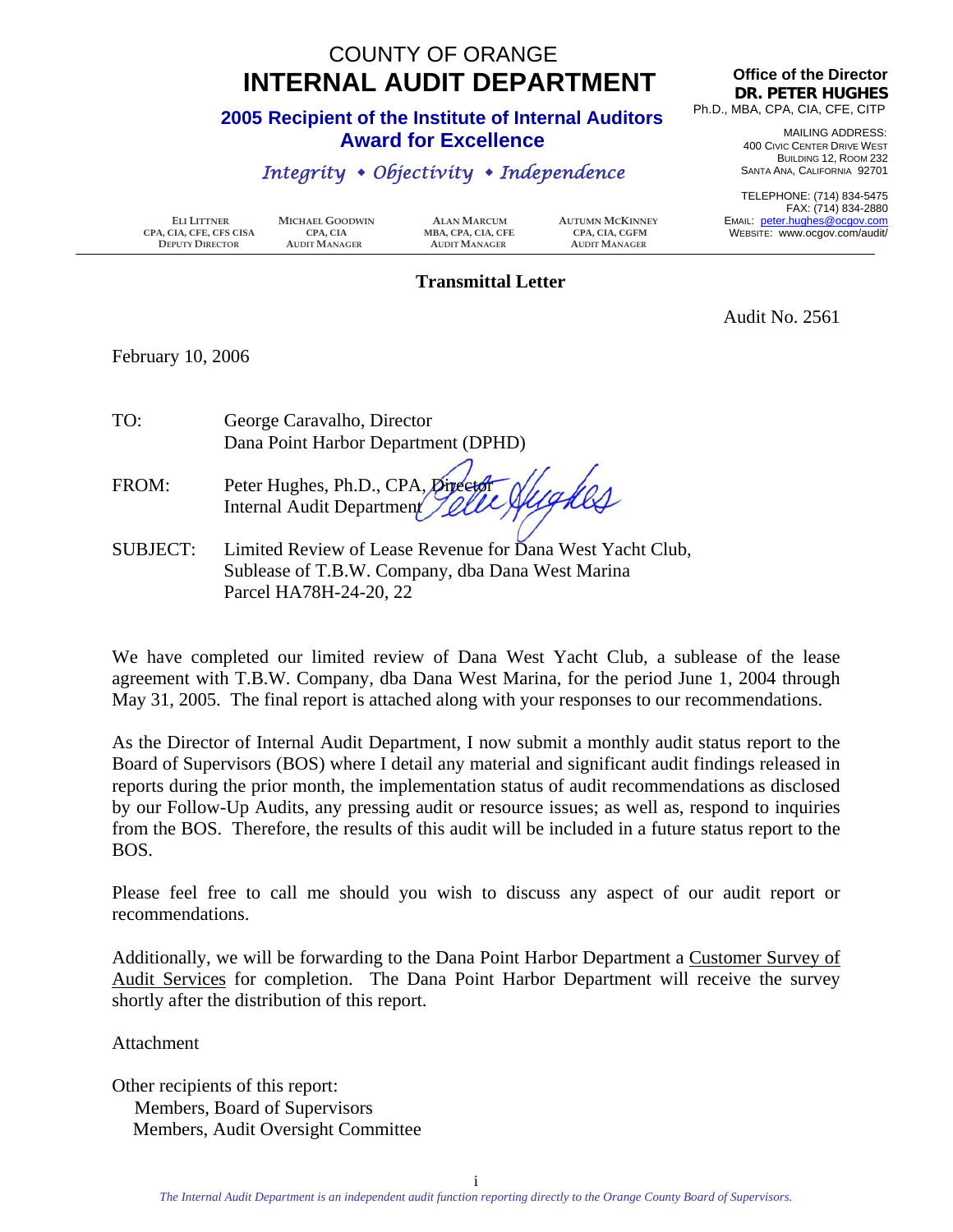*George Caravalho, Director, Dana Point Harbor Department February 10, 2006 Page ii* 

Thomas G. Mauk, County Executive Officer Paul Lawrence, Manager, DPHD/Leasing & Revitalization Bryan G. Speegle, Director, RDMD Mary Fitzgerald, Manager, RDMD/Accounting Services Betsy Estrada, Chief, RDMD/Accounting Services/External Claims/HB&P Programs Foreperson, Grand Jury Darlene J. Bloom, Clerk of the Board of Supervisors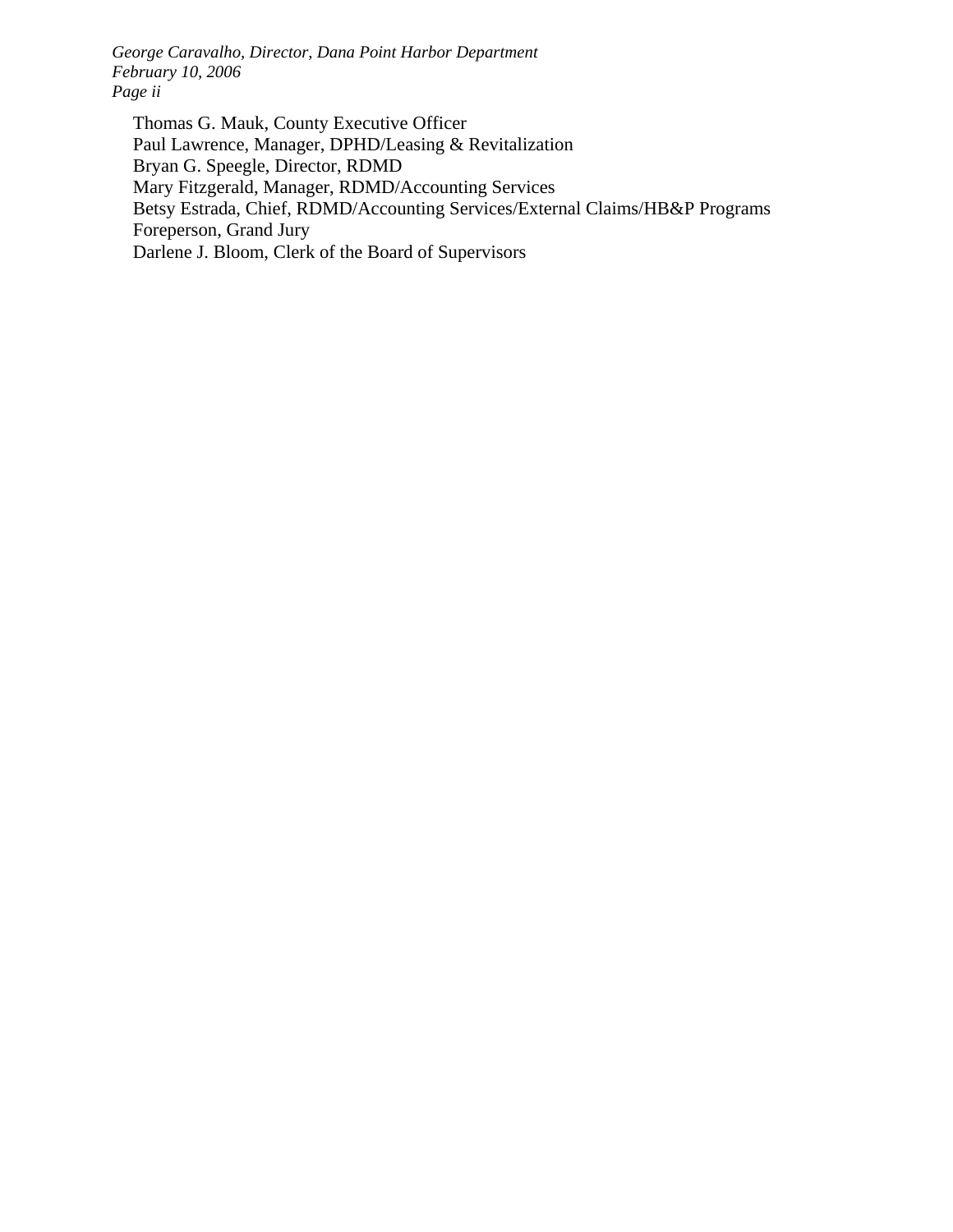# COUNTY OF ORANGE  **INTERNAL AUDIT DEPARTMENT**

# <span id="page-4-0"></span>**2005 Recipient of the Institute of Internal Auditors Award for Excellence**

# *Integrity Objectivity Independence*

 **CPA, CIA, CFE, CFS CISA CPA, CIA MBA, CPA, CIA, CFE CPA, CIA, CGFM DEPUTY DIRECTOR** 

**ELI LITTNER MICHAEL GOODWIN ALAN MARCUM AUTUMN MCKINNEY**

#### **Office of the Director DR. PETER HUGHES** Ph.D., MBA, CPA, CIA, CFE, CITP

MAILING ADDRESS: 400 CIVIC CENTER DRIVE WEST BUILDING 12, ROOM 232 SANTA ANA, CALIFORNIA 92701

TELEPHONE: (714) 834-5475 FAX: (714) 834-2880 EMAIL: peter.hughes@ocgov.com WEBSITE: www.ocgov.com/audit/

Audit No. 2561

# **INTERNAL AUDITOR'S REPORT**

February 10, 2006

TO: George Caravalho, Director Dana Point Harbor Department (DPHD)

SUBJECT: Limited Review of Lease Revenue for Dana West Yacht Club, Sublease of T.B.W. Company, dba Dana West Marina Parcel HA78H-24-20, 22

We have performed a limited review of certain records and documents of Dana West Yacht Club (DWYC) for the year ended May 31, 2005. DWYC is a sublessee under the lease agreement (Lease Agreement) between the County of Orange (County) and T.B.W. Company, dba Dana West Marina (TBW), dated October 21, 1975, as amended. The Lease Agreement is primarily for the operation of the Dana Point West Marina located at Dana Point Harbor. DWYC, through a sublease with TBW, dated September 23, 1987, operates a yacht club at the marina.

The primary purpose of our review is to determine whether DWYC's records adequately supported gross receipts remitted to the County. We also reviewed compliance with certain other provisions of the Lease Agreement, such as accounting methods and payment procedures.

Based on our limited review, we find that DWYC has retained sufficient documentation to adequately support monthly gross receipts remitted to the County. **No material weaknesses, significant issues, or control findings were identified.** See Attachment A for a description of report item classifications.

We appreciate the courtesy and cooperation extended to us by the personnel at DWYC, TBW, DPHD, and RDMD/Accounting Services. If you have any questions regarding our limited review, please contact Eli Littner, Deputy Director, at (714) 834-5899 or Autumn McKinney, Audit Manager, at (714) 834-6106.

Peter Hughes, Ph.D., CPA Director, Internal Audit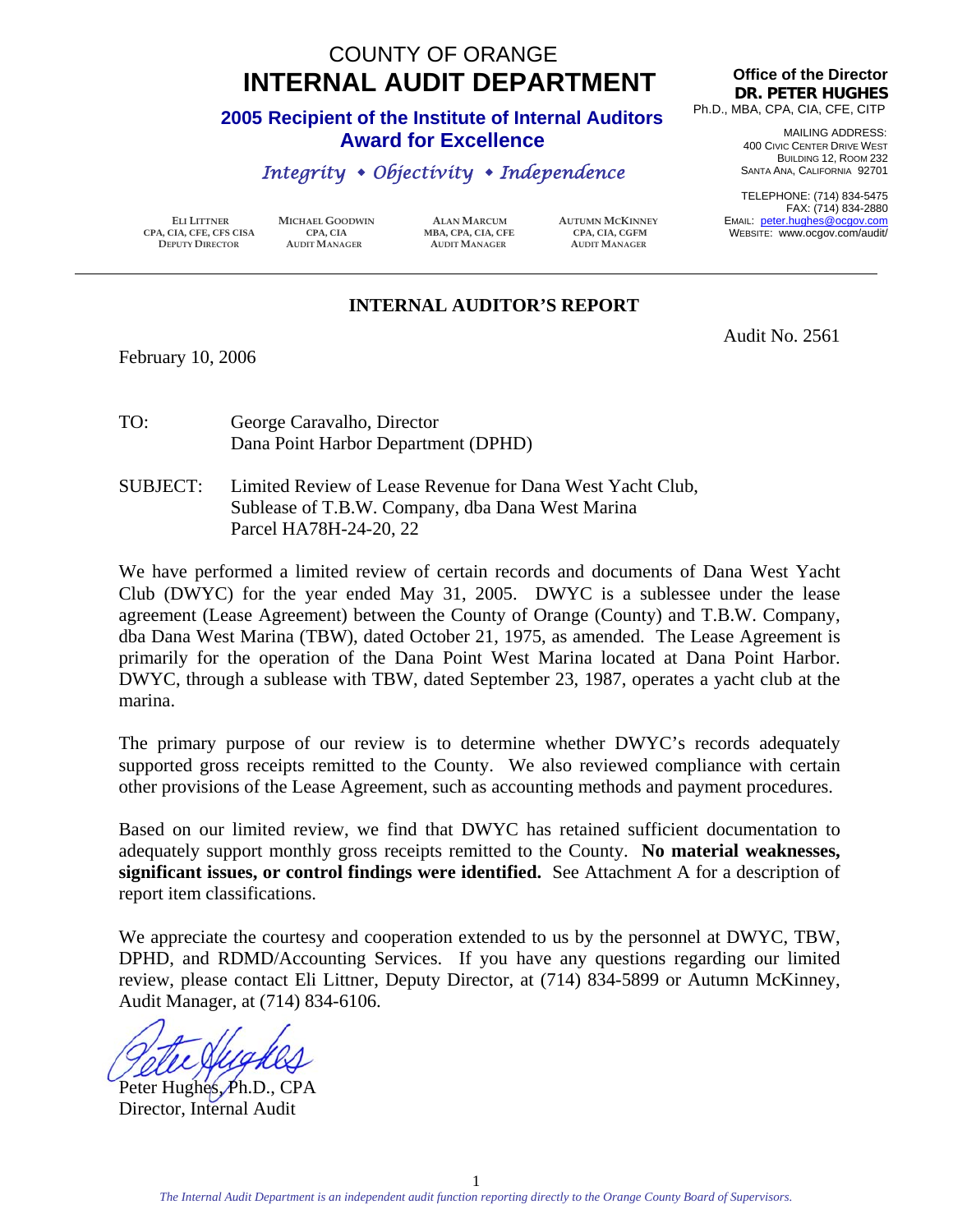*George Caravalho, Director, Dana Point Harbor Department February 10, 2006 Page ii* 

Attachment A – Report Item Classifications

Distribution Pursuant to Audit Oversight Committee Procedure No. 1: Members, Board of Supervisors Members, Audit Oversight Committee Thomas G. Mauk, County Executive Officer Paul Lawrence, Manager, DPHD/Leasing & Revitalization Bryan G. Speegle, Director, RDMD Mary Fitzgerald, Manager, RDMD/Accounting Services Betsy Estrada, Chief, RDMD/Accounting Services/External Claims/HB&P Programs Foreperson, Grand Jury Darlene J. Bloom, Clerk of the Board of Supervisors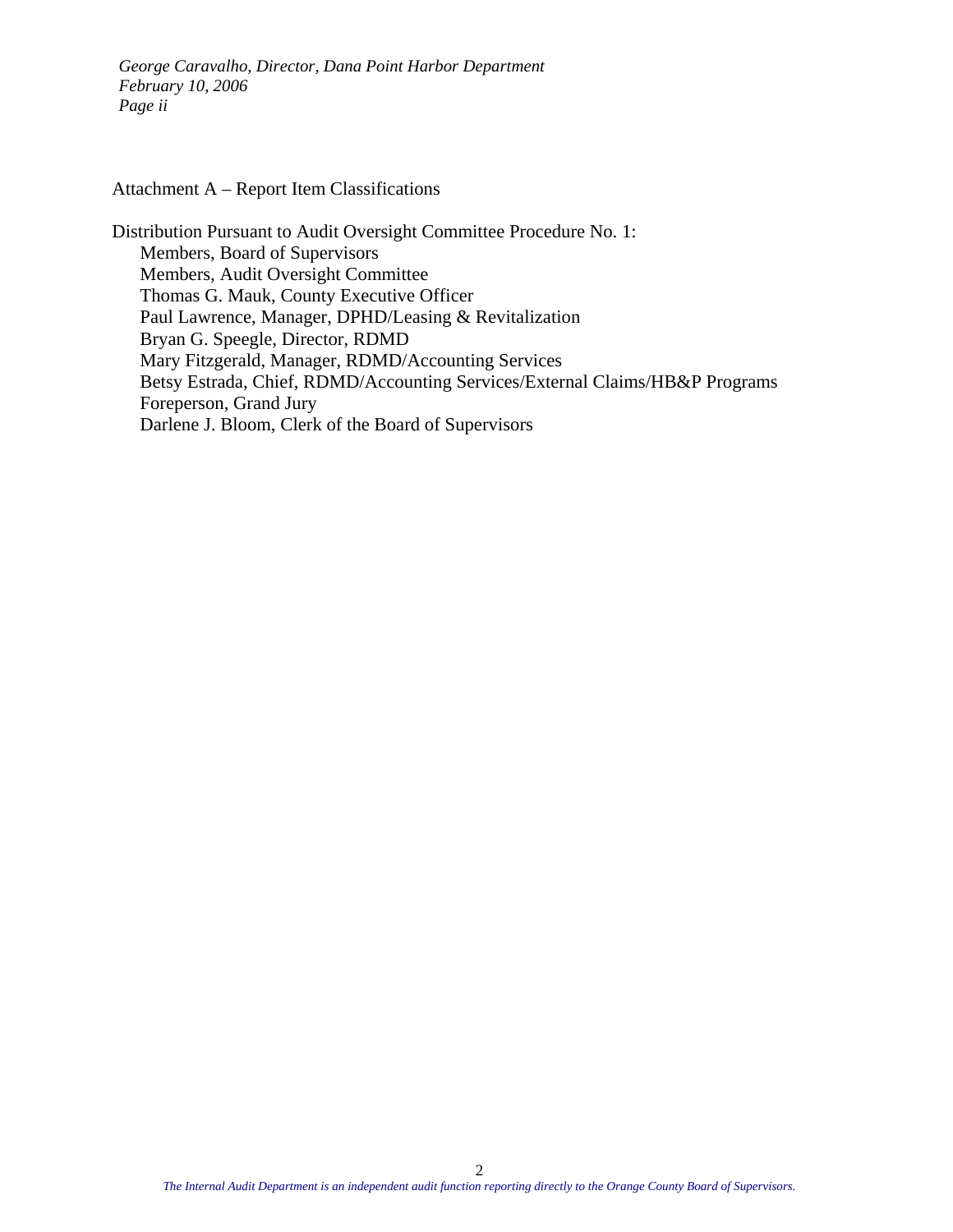# **EXECUTIVE SUMMARY**

### <span id="page-6-0"></span>**OBJECTIVES**

The Internal Audit Department conducted a limited review of lease revenue pertinent to the lease agreement with T.B.W. Company, dba Dana West Marina (TBW), for the primary purpose of determining whether the records of Dana West Yacht Club (DWYC), a sublease of TBW, adequately supported gross receipts remitted to the County.

### **BACKGROUND**

The County of Orange entered into a 30-year lease agreement (Lease Agreement) with T.B.W. Company dba Dana West Marina (TBW), dated October 21, 1975, for the operation of the Dana Point West Marina, and other boat-related services, located at Dana Point Harbor. TBW subsequently entered into a sublease with DWYC, dated September 23, 1987, for the operation of a yacht club.

In 2004, DWYC generated over \$490,000 in gross receipts and the County received approximately \$16,000 in rent payments. Pursuant to BOS Resolution #82-577, initiation fees, membership fees, and assessments of approximately \$300,000 were excludable from gross receipts in 2004 and were not included in the above amount. The resolution also allowed DWYC to exclude from gross receipts over \$24,000 in monies collected to cover costs of special events, dinners, etc. held on the premises.

The Lease Agreement with TBW expired October 31, 2005. The County has entered into a management agreement with TBW for the continued operation of the West Marina effective November 1, 2005. The County of Orange also entered into a separate lease agreement directly with DWYC dated November 22, 2005. The new agreement establishes a minimum annual rent plus a percentage rent of 7.5% of gross receipts in excess of \$1.2 million per year.

### **SCOPE**

Our review was limited to certain records and documents that support DWYC's gross receipts reported to TBW and remitted to the County for the one year period of June 1, 2004 to May 31, 2005. We also reviewed compliance with certain other provisions of the Lease Agreement, such as accounting methods and payment procedures. Our review included inquiry, auditor observation, and limited testing for assessing the adequacy of documentation and ensuring completeness of reported gross receipts.

### **CONCLUSION**

Based on our limited review, we find that DWYC has retained sufficient documentation to adequately support monthly gross receipts remitted to the County. **No material weaknesses, significant issues, or control findings were identified.** See Attachment A for a description of report item classifications.